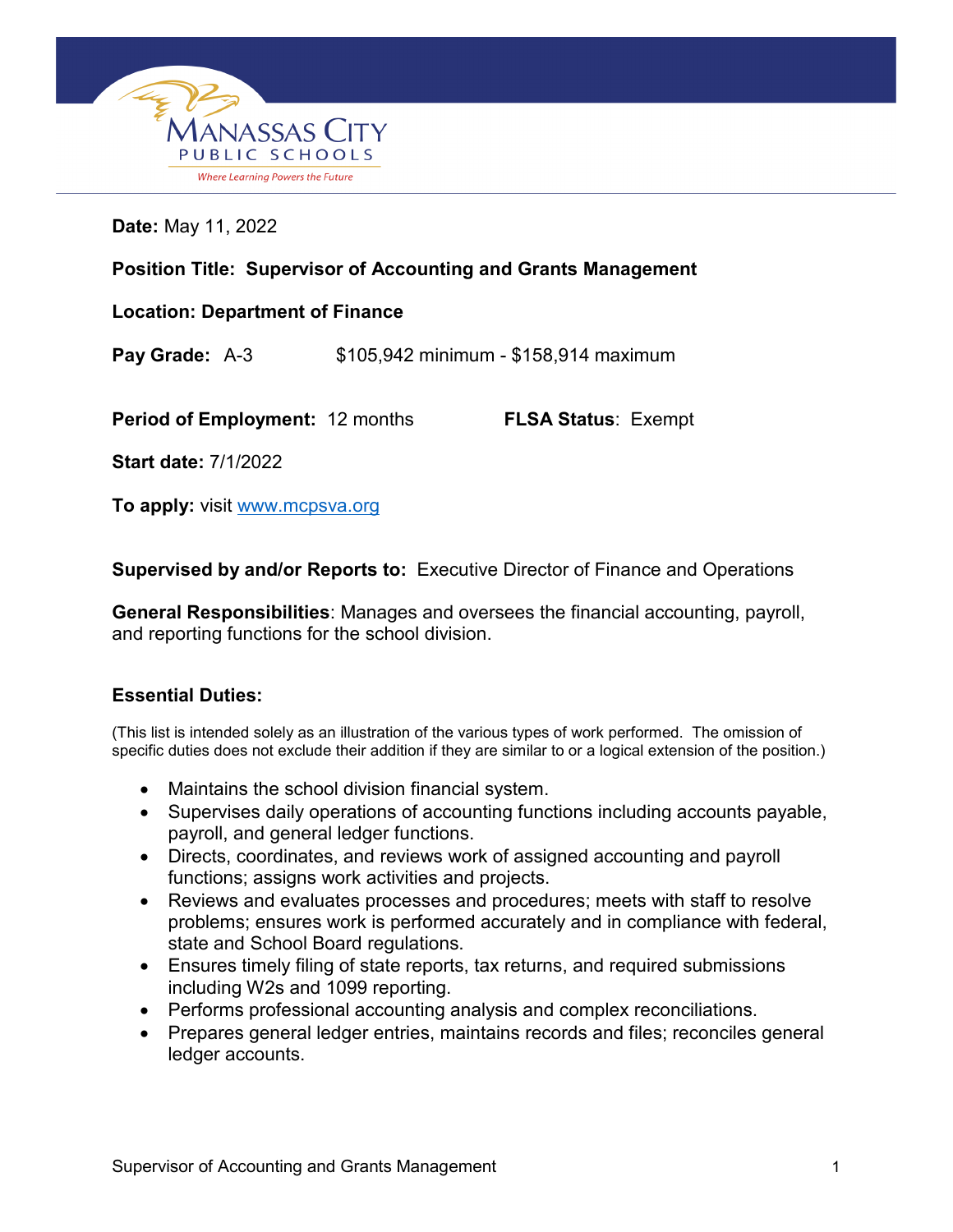- Ensures accurate recording and accumulation of revenue and expenditure information in accordance with generally accepted accounting principles and GASB regulations. Accrues revenue and expenditures for year end.
- Prepares fiscal year end close. Prepares fiscal year-end financial summaries and reports.
- Reconciles monthly financial data and prepares accounting entries to the City of Manassas Accounting Department; reconciles financials with the City of Manassas monthly.
- Coordinates financial audit and Workman's Compensation audit; works with auditor staff throughout the process. Prepares audit schedules and provides documentation requested.
- Prepares financial reports as requested for departments, school, or staff.
- Coordinates and compiles the Superintendent's Annual School Report for finance for the Virginia Department of Education.
- Oversees cash receipts; records and reconciles revenue received from all sources.
- Hires and trains accounting personnel; evaluates direct report staff.
- Provides technical support to users, responds to requests for information on system use; troubleshoots and resolves end user problems.
- Works with software provider to test and install system upgrades; coordinates testing of upgrades with other departments. Conducts training sessions as necessary.
- Oversees Student Activity Fund (SAF) activity. Manages system users, access, and accounts.
- Reviews monthly financial reports and bank reconciliations. Provides support and direction to school bookkeepers in regard to financial accounting matters.
- Oversees claims cost processing and reporting for Medicaid reimbursement. Compiles and submits administrative cost reports. Work with third party Medicaid facilitator on student data match and claims processing system.
- Maintains Fixed Asset records and calculates depreciation.
- Maintains and coordinates physical inventories of assets. Maintains federal grant inventory records in accordance with grant requirements. Works with program directors for tracking and reporting.
- Prepares and / or reviews monthly financial reports for School Board.
- Reviews and balances food services fund cafeteria deposits with the City Treasurer and City Accounting Department.
- Coordinates reporting necessary for preparation of CAFR by Manassas City.
- Provides assistance to the Executive Director of Finance and Operations and other Finance Department staff members.
- Performs other duties as assigned.